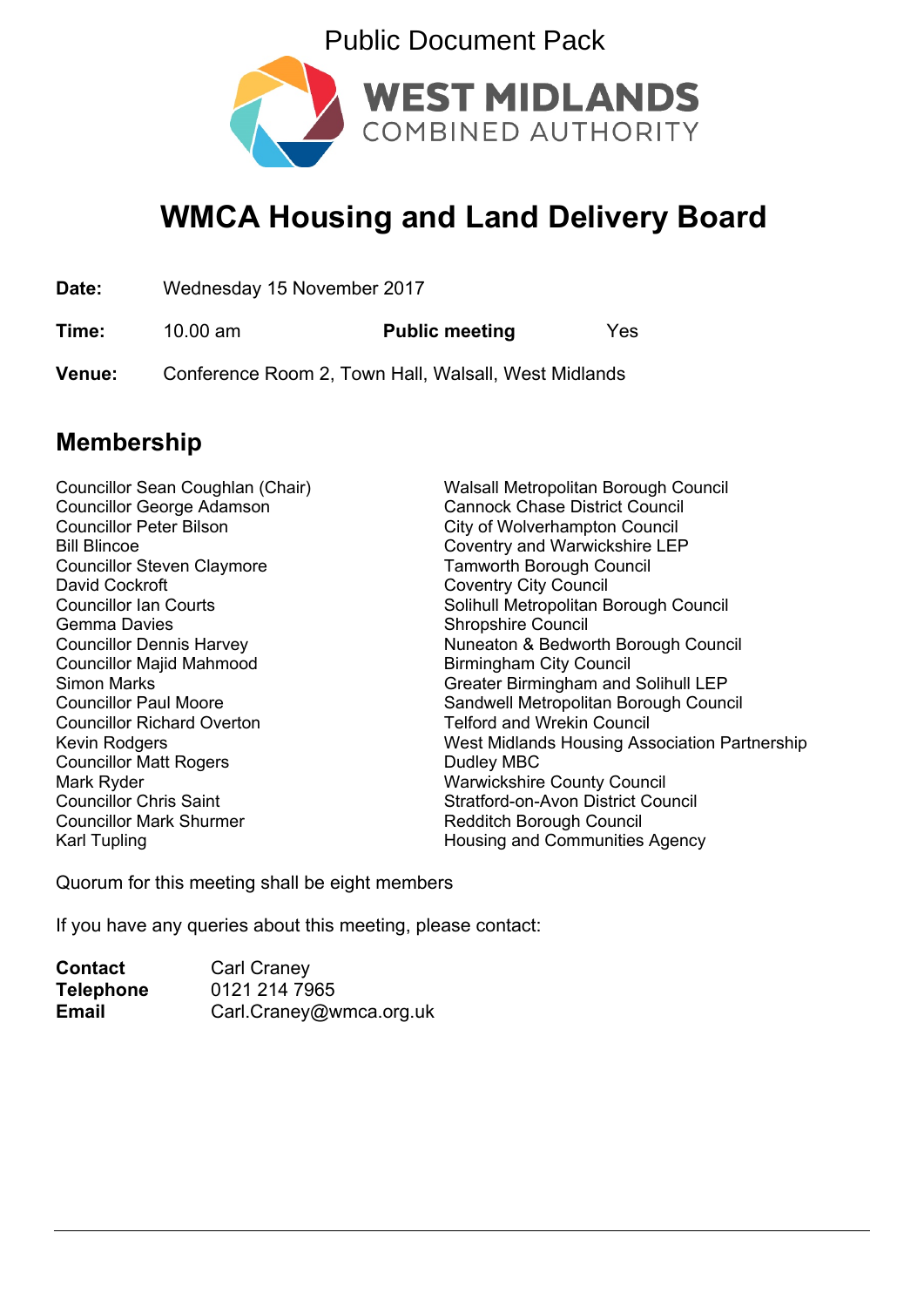# **AGENDA**

| No.           | <b>Item</b>                                                                                                                                                                                                                                                                                                                                                                | <b>Presenting</b>    | <b>Pages</b> |
|---------------|----------------------------------------------------------------------------------------------------------------------------------------------------------------------------------------------------------------------------------------------------------------------------------------------------------------------------------------------------------------------------|----------------------|--------------|
| $\mathbf 1$ . | Apologies for Absence (if any)                                                                                                                                                                                                                                                                                                                                             | Chair                | <b>None</b>  |
| 2.            | Declarations of Interests (if any)<br>Members are reminded of the need to declare<br>any disclosable pecuniary interests they have in<br>an item being discussed during the course of the<br>meeting. In addition, the receipt of any gift or<br>hospitality should be declared where the value of<br>it was thought to have exceeded £25 (gifts) or<br>£40 (hospitality). | Chair                | <b>None</b>  |
| 3.            | Draft Forward Work Programme                                                                                                                                                                                                                                                                                                                                               | <b>Patrick White</b> | $1 - 8$      |
| 4.            | Update on Housing Deal                                                                                                                                                                                                                                                                                                                                                     | <b>Patrick White</b> | <b>None</b>  |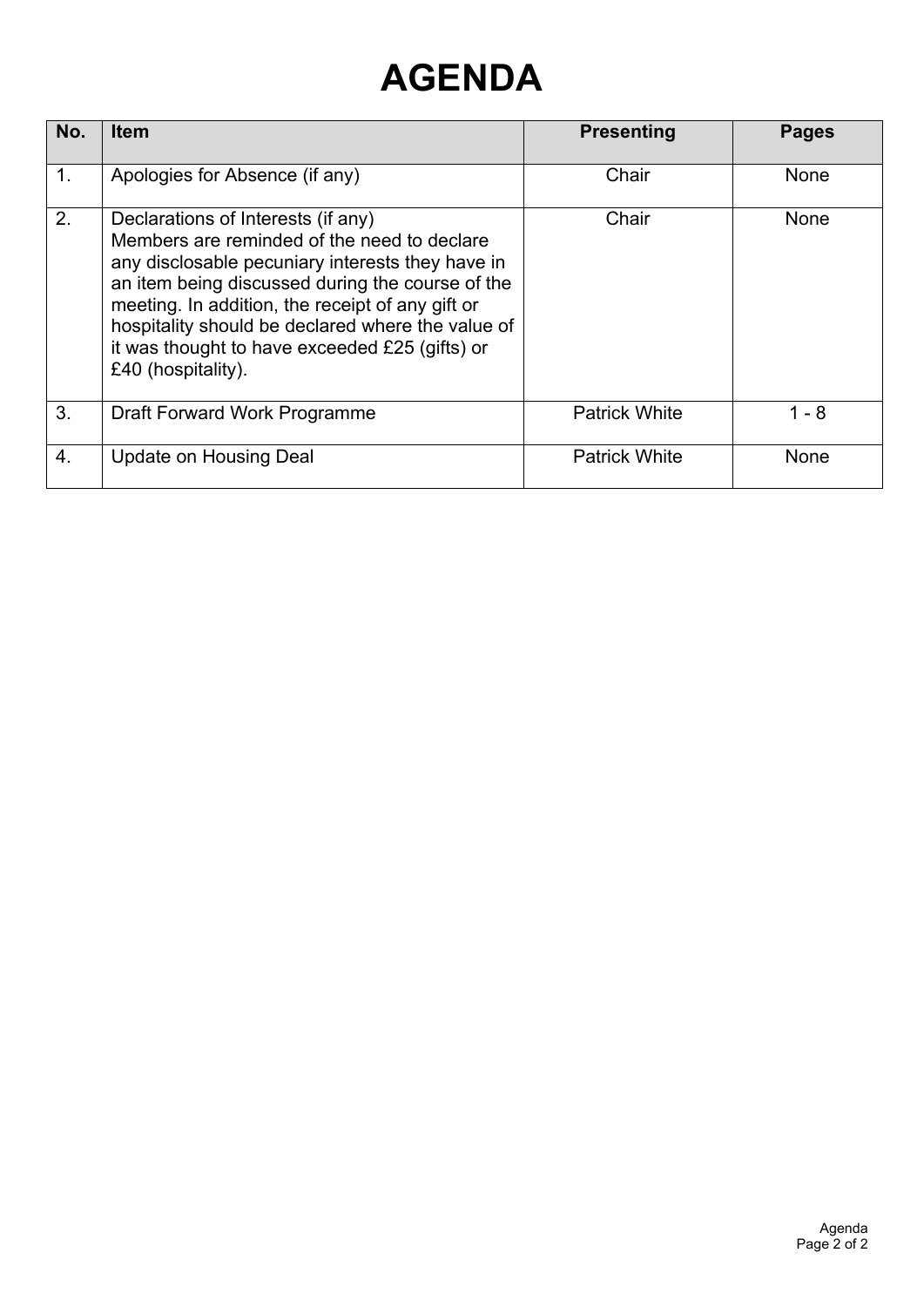

# **WMCA Housing and Land Delivery Board Meeting**

|                                                                                            | Agenda Item 3                                                                                                                          |  |  |  |  |
|--------------------------------------------------------------------------------------------|----------------------------------------------------------------------------------------------------------------------------------------|--|--|--|--|
| WEST MIDLANDS<br>COMBINED AUTHORITY<br><b>WMCA Housing and Land Delivery Board Meeting</b> |                                                                                                                                        |  |  |  |  |
|                                                                                            |                                                                                                                                        |  |  |  |  |
| <b>Date</b>                                                                                | 15 November 2017                                                                                                                       |  |  |  |  |
| <b>Report title</b>                                                                        | Housing and Land Delivery Board - Forward Work<br>Programme                                                                            |  |  |  |  |
| <b>Portfolio Lead</b>                                                                      | Councillor Sean Coughlan - Housing & Land                                                                                              |  |  |  |  |
| <b>Accountable</b><br><b>Employee</b>                                                      | Patrick White – Interim Director, Housing and<br><b>Regeneration West Midlands Combined Authority</b>                                  |  |  |  |  |
|                                                                                            | email: patrick.white@wmca.org.uk<br>tel: 0121 214 7940                                                                                 |  |  |  |  |
| <b>Report has been</b><br>considered by                                                    | Housing and Land Steering Group – 31 October 2017                                                                                      |  |  |  |  |
| Recommendation(s) for action or decision:                                                  |                                                                                                                                        |  |  |  |  |
| The Housing and Land Delivery Board is recommended to:                                     |                                                                                                                                        |  |  |  |  |
|                                                                                            | a. note the Terms of Reference for the Board, as agreed by the Combined Authority<br>Board. These are attached at Appendix 1           |  |  |  |  |
|                                                                                            | b. comment on and endorse the forward work programme at Appendix 2                                                                     |  |  |  |  |
|                                                                                            | c. commission the WMCA, working through the Steering Group, to develop the<br>following priorities from the Land Delivery Action Plan: |  |  |  |  |
| iii. Investment Prospectus                                                                 | i. Integrated Pipeline (underway)<br>ii. Spatial Expression / Integrated Investment Plan<br>iv. Market Ready Site Business Plans       |  |  |  |  |
|                                                                                            |                                                                                                                                        |  |  |  |  |
|                                                                                            | Page 1                                                                                                                                 |  |  |  |  |

#### **Recommendation(s) for action or decision:**

- a. note the Terms of Reference for the Board, as agreed by the Combined Authority Board. These are attached at Appendix 1
- b. comment on and endorse the forward work programme at Appendix 2
- c. commission the WMCA, working through the Steering Group, to develop the following priorities from the Land Delivery Action Plan:
	- i. Integrated Pipeline (underway)
	- ii. Spatial Expression / Integrated Investment Plan
	- iii. Investment Prospectus
	- iv. Market Ready Site Business Plans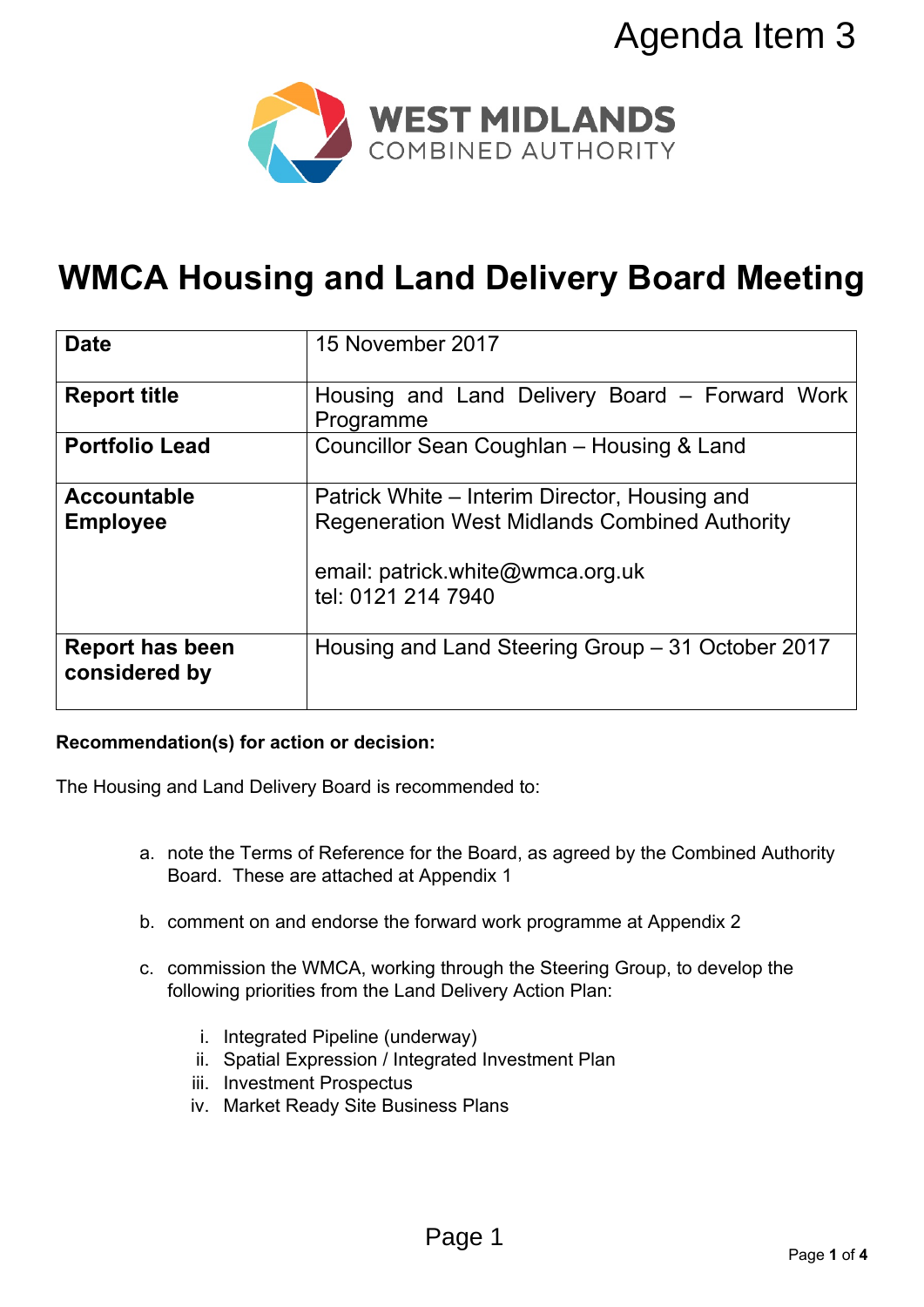#### **1.0 Purpose**

- 1.1 This report proposes a structured work plan for the Housing and Land Delivery Board. The aim is to deliver the increase in housing and employment land needed across the West Midlands, with a focus on implementing the priority actions agreed in the Land Delivery Plan.
- 1.2 We are suggesting the Board meets 5 times during the year, to drive delivery, review progress, commission action as needed.

#### **2 Background**

- 2.1 The WMCA Board agreed the Land Delivery Plan in September. The land delivery plan builds on the report and recommendations of the Land Commission, alongside the wider context of the housing white paper, the West Midlands Mayor's manifesto commitments, and the opportunity to develop a housing deal with Government.
- 2.2 The WMCA's vision is to:
	- Deliver a wide choice of housing and improve the quality of life for those living and working in the West Midlands; and
	- Deliver employment land of national significance, including regenerating large areas of brownfield sites, to support the delivery of a West Midlands Industrial Strategy.
- 2.3 Delivering the economic opportunities we have and accommodating natural population change requires a major step-change in the rate of development to deliver local plans. As it stands, the current rate of housing and employment site delivery needs to be accelerated, beyond the level that individual local authorities have been historically able to deliver.
- 2.4 This is not a new challenge nor a delivery issue specific to the West Midlands. The Government's Housing White Paper "Fixing our broken housing market" (February 2017) and the WMCA's Land Commission both highlight the need for a complex range of actions and interventions over the long term.
- 2.5 The land delivery action plan sets out how the WMCA partners plan to work collaboratively to accelerate the quantum and delivery pace of housing and employment space in the West Midlands.
- 2.6 The Housing and Land Delivery Board is the body that will oversee the implementation of the actions needed to overcome long standing barriers to delivery. The aim is to focus on action, not plans and to work collaboratively across the public and private sector to drive delivery.
- 2.7 In addition to the specific actions set out in the Land Delivery Plan, we anticipate that further work will be needed on estate renewal, social housing and land remediation, as to ensure that the West Midlands makes the most of existing and future funding and policy opportunities. These will be built into the work programme.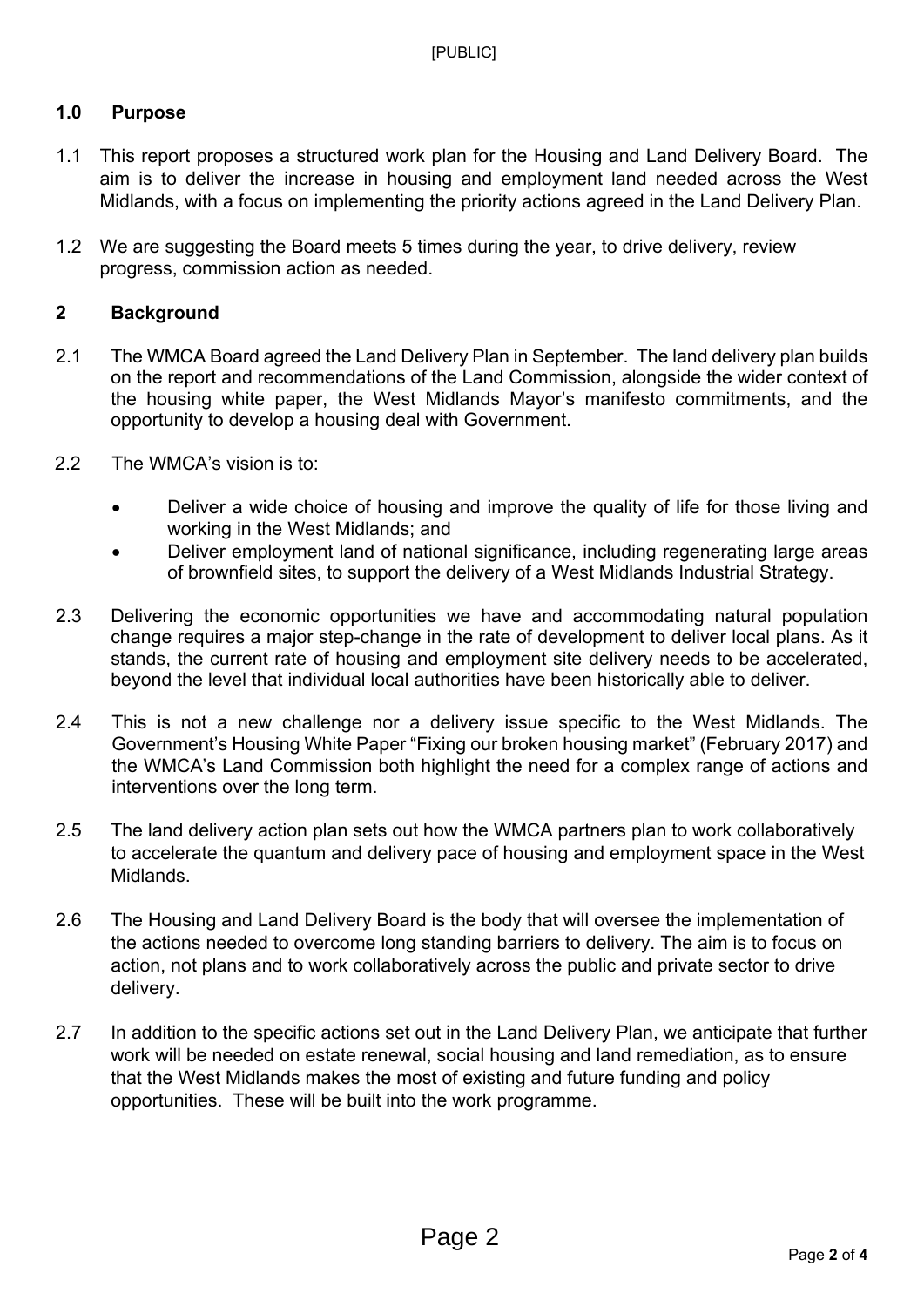#### **3 Progress so far**

- 3.1 Since the Land Delivery Plan was approved in September a number of immediate actions have been implemented:
	- 3.1.1 A bid submitted to Government for funding from the Housing Infrastructure Fund
	- 3.1.2 Positive action with Government to develop a potential Housing Deal
	- 3.1.3 An integrated pipeline across Transport and Housing projects has been developed and gone through a first test with individual local authorities.
	- 3.1.4 Steering Group has been established and has led the development of HIF and Housing Deal discussions.
- 3.2 WMCA and the Steering Group are committed to working with both providers and wider private sector developers and investors. Action is underway to develop a new strategic partnership with Housing Associations and a new Developer and Investor forum is being established to ensure that we can work directly with the private sector to bring their capacity to bear and to unlock barriers.

#### **4 Next Steps**

- 4.1 There are four priority actions which the Delivery Board are recommended to agree are developed by the WMCA and individual local authorities:
	- 4.1.2 **Integrated Pipeline –** bringing together housing, employment land and infrastructure projects to give a joined up picture of land supply and housing delivery. This will be a living document and underpin the deliver plan
	- 4.1.3 **Spatial Investment and Delivery Plan (the Spatial Expression)** a clear map based tool showing the phasing, investment requirements and infrastructure needed for major sites, growth areas and corridors
	- 4.1.4 **Investment Prospectus –** a market facing summary of the biggest investment opportunities in the West Midlands, designed to engage large scale institutional investors in the 4 or 5 biggest land and infrastructure related opportunities.
	- 4.1.5 **Market Ready Site Business Plans -** led by individual local authorities, to bring forward priority market ready sites identified in the land delivery plan.

#### **5 Wider WMCA Implications**

5.1 The geographies over which land and housing issues are considered, planned and delivered vary depending on the market characteristics and delivery challenges experienced. Whilst the WMCA Strategic Economic Plan is based on a 3 LEP geography the WMCA non constituent membership covers a 4th LEP, the Marches including Telford & Wrekin and Shropshire Council, and work relating to the supply and delivery of land needs to recognise the importance of this geography, the interdependencies and opportunities to deliver the WMC's economic vision. There are also wider housing market areas and functional economic areas (based on commuting and supply chain linkages) which reflect how the market operates. There are also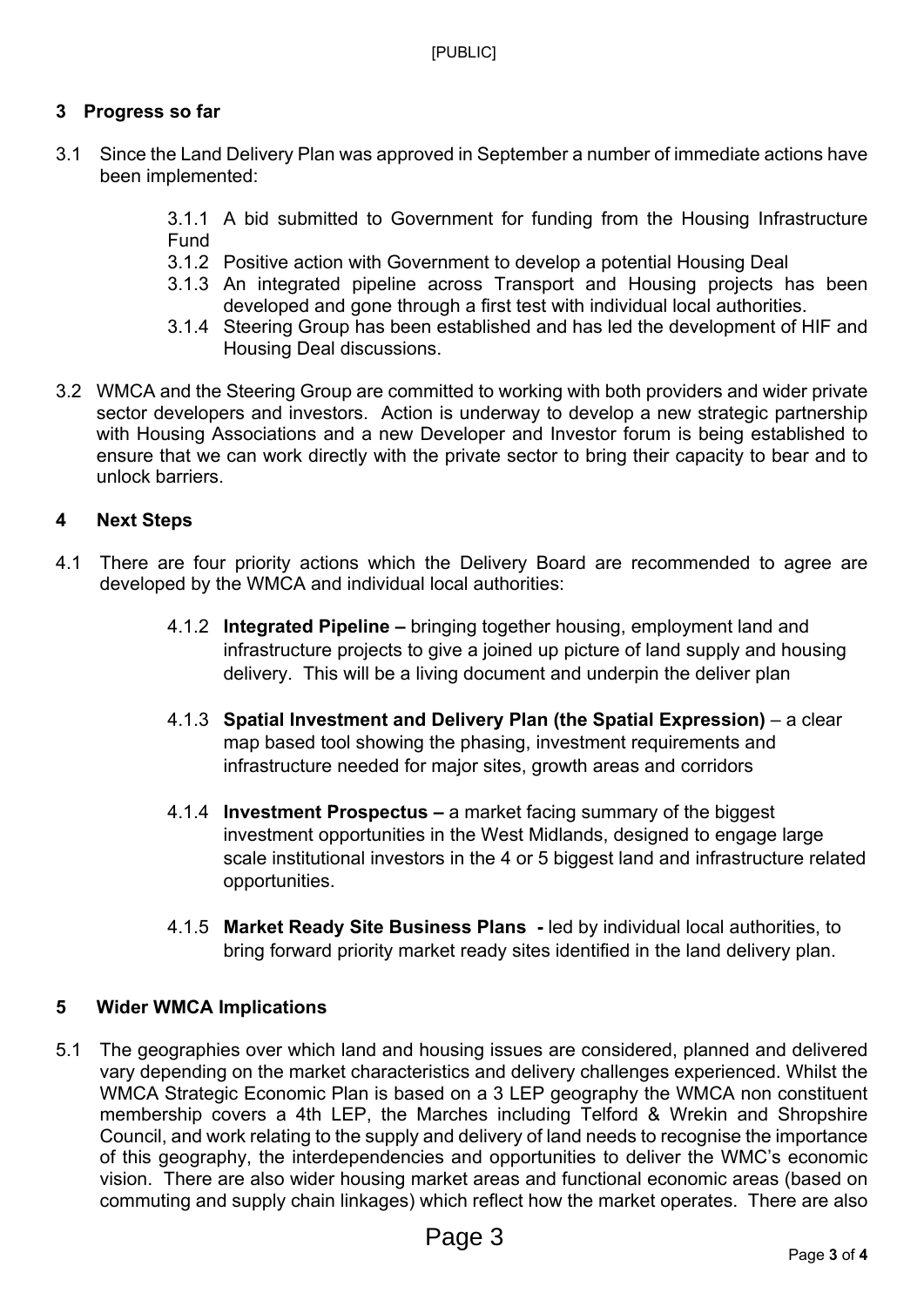differences within these geographies that will require different approaches and solutions, and work relating to the supply and delivery of land needs to recognise the importance and interdependencies of areas and markets which are within, outside and adjacent to, the WMCA.

5.2 This complexity is why the Land and Housing Delivery Board has such an important role to play in providing the forum for collaboration and resolving barriers and issues.

#### **6 Resources**

6.1 Alongside aligning existing resources we need to attract additional resource to deliver the actions in the Land Delivery Plan and the Board's forward work programme. The WMCA has invested in a Director of Housing and Regeneration and the West Midlands will seek to secure the additional resources needed from a number of sources (for example, housing devolution deal, strategic bid to Government's Housing Infrastructure Fund, greater leverage of private sector investment).

#### **7 Financial implications**

- 7.1 Full delivery of the forward work programme is subject to additional resources being secured to complement the resources already contributed by the WMCA partners.
- 7.2 The immediate actions recommended in this report will be delivered through existing resourced and new capacity funding if secured through a housing deal.

#### **8 Legal implications**

- 8.1 The WMCA does not have any statutory planning powers. The role and powers of the local planning authorities will not be altered through the delivery of this action plan.
- 8.2 The proposed Housing & Land Delivery Board is not a decision making body, but will make recommendations to the WMCA Board as appropriate.

#### **9 Equalities implications**

9.1 There are no direct equalities implications arising from this report. Equalities Impact Assessments will be undertaken at the appropriate stages of the projects and strategy development actions contained within the action plan.

#### **10 Appendices**

- 10.1 Appendix 1 Terms of Reference
- 10.2 Appendix 2 Proposed Forward Work Programme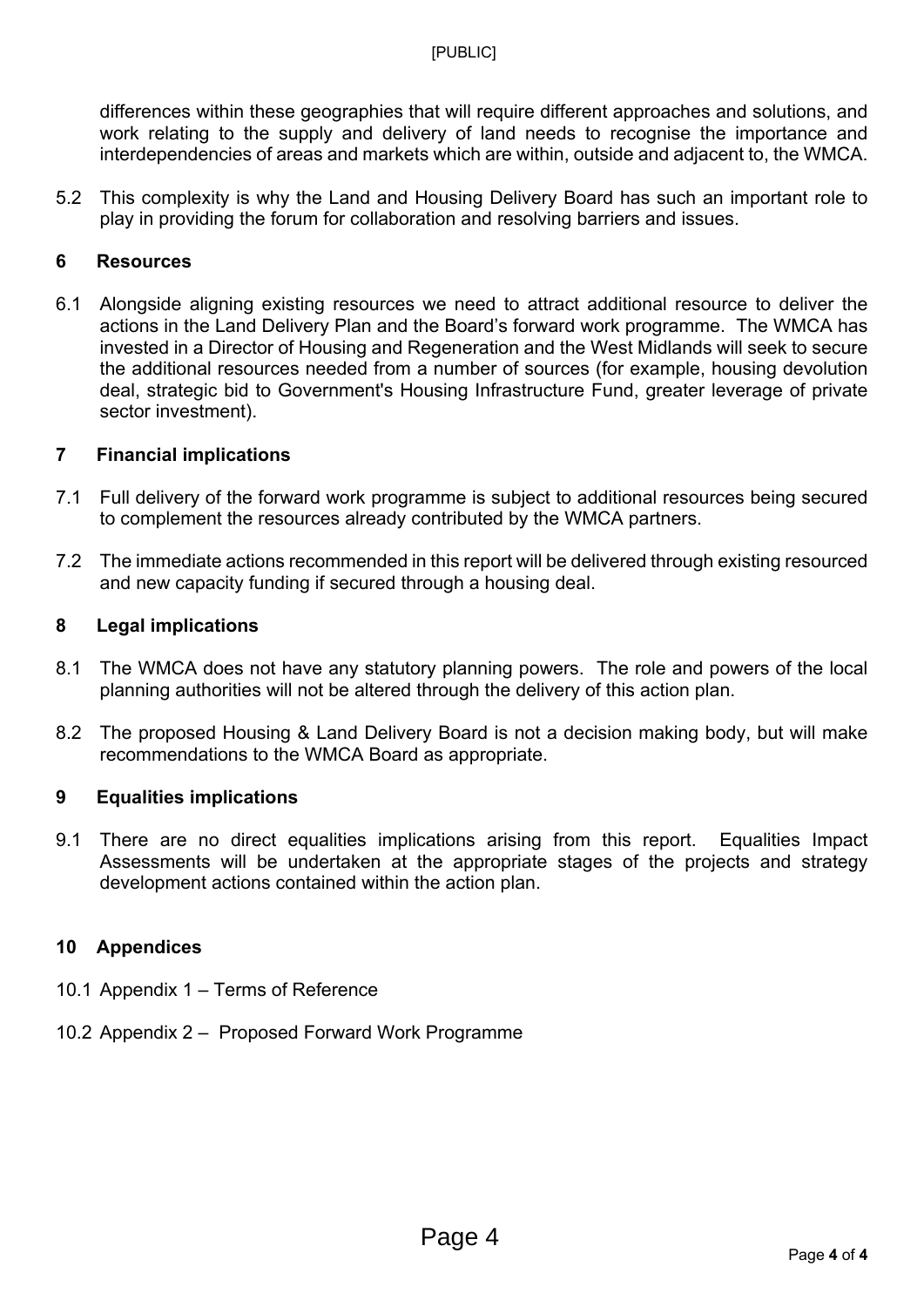#### **Housing and Land Delivery Board Proposed terms of reference**

The Board will bring together local authority member representation, nominated by the Leaders of the constituent and non-constituent members, and senior public sector and private sector partners to significantly assist in the accelerated delivery of housing and employment space across the West Midlands region. It will also identify the policy freedoms and flexibilities that should underpin the continued negotiations with Government on the devolution agenda. The Board will be responsible for delivering the Land Delivery Action Plan and reviewing it periodically to ensure its being actioned and remains current, and for making recommendations to the WMCA Board. Other responsibilities include:

- Provide co-ordination and direction on strategic matters relating to the housing and employment development needs of the region. Provide the forum for facilitating strategic conversations between the local authorities around the supply of the right land, in the right places to deliver the homes and jobs the population and the economy needs to grow in a sustainable way.
- Commission a 'spatial expression' of land supply and use, and develop a collective understanding of the key housing and employment development needs of the region.
- Develop and implement a strategy for accelerating housing growth and employment across the region. Ensure alignment between WMCA led strategies and programmes e.g. transport, One Public Estate, and West Midlands Growth Company.
- Recommend bids for government funding to the WMCA Board.
- Collaborate with those external organisations that also have responsibility for housing delivery and policy.
- On behalf of the WMCA lead dialogue with Government on the West Midlands housing devolution / housing deal agenda. As part of devolution negotiations with Government to lead on developing propositions and asks that relate to housing delivery.
- Commission and publish research on housing and employment land to inform decisions made by the WMCA Board.

A local authority subgroup may meet as required to:

- Support continued alignment of local plans to maximise their contribution towards the SEPs delivery;
- Consider the spatial implications of the SEP's economic growth ambitions through the Duty to Cooperate and local planning process;
- Establish a set of agreed guiding principles to help the local authorities' progress statutory plans;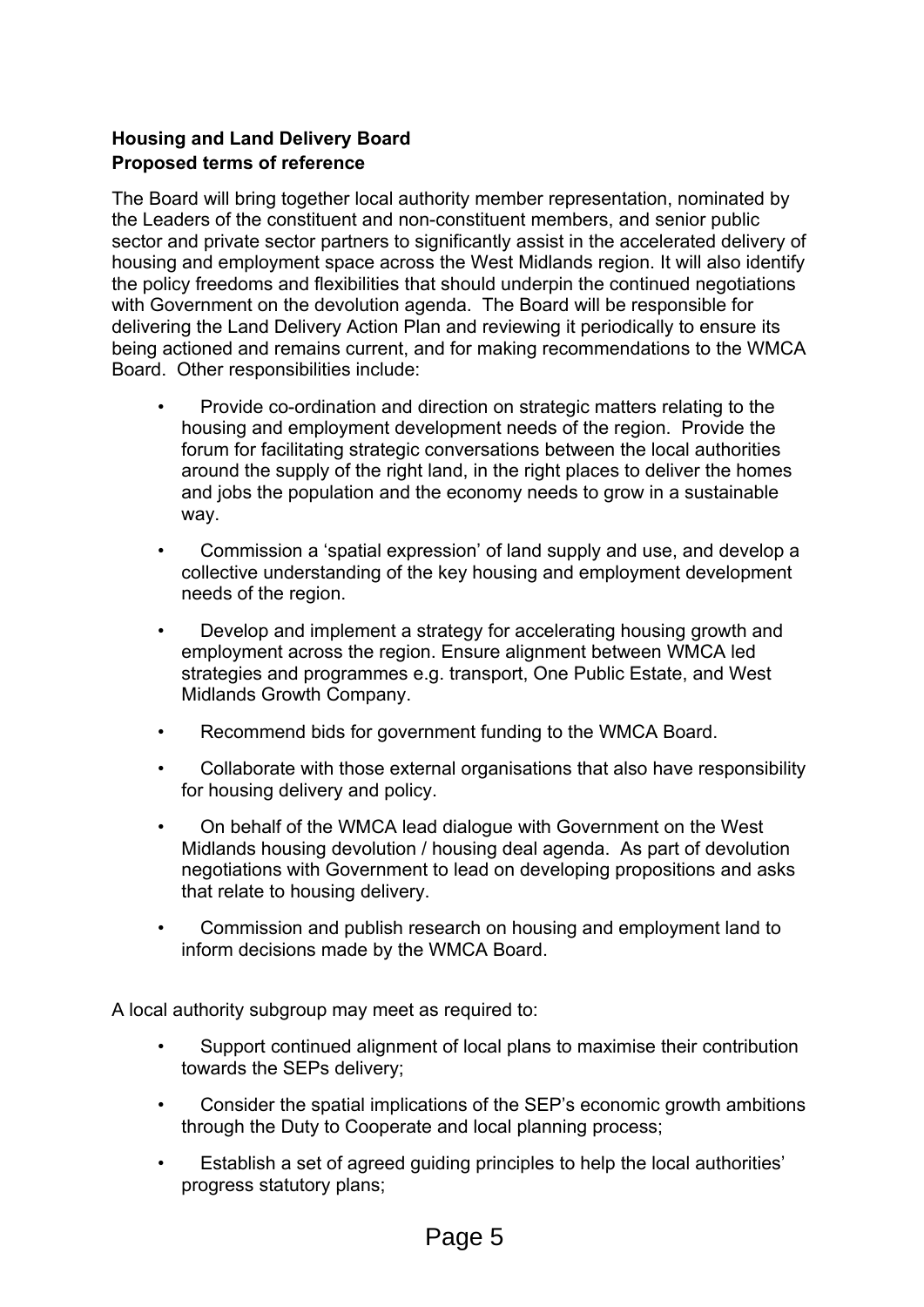• Resolve strategic issues of cross-boundary significance.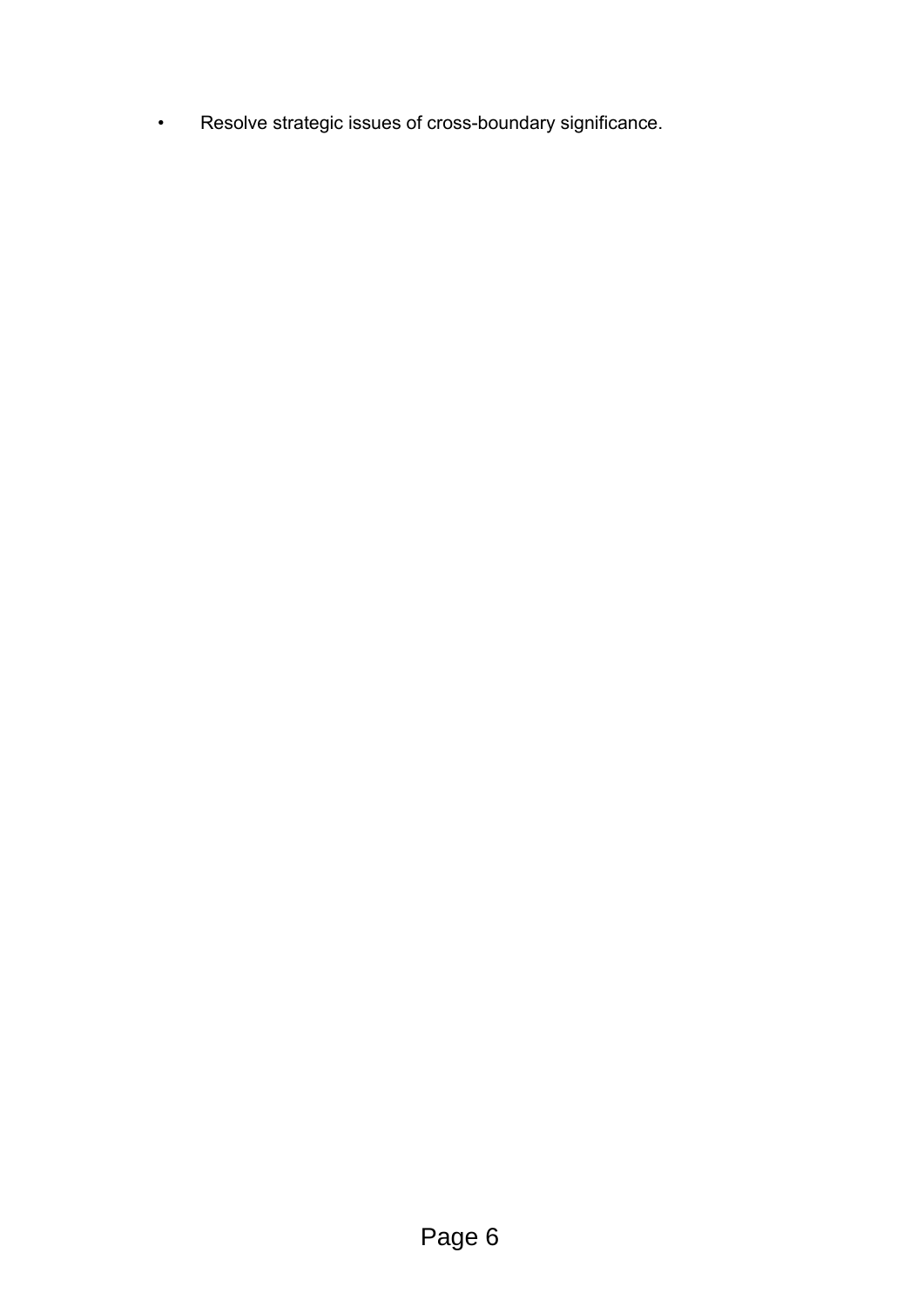#### **Appendix 2 HOUSING AND LAND DELIVERY BOARD – WORK PROGRAME**

#### **15 NOVEMBER 2017**

- Agree Forward work programme as basis for commissioning officers and steering group.
- Commission the following Immediate actions from Land Delivery Plan:

#### **Land Supply**

- $\circ$  Integrated pipeline update on progress and commission next steps, including prioritisation methodology
- $\circ$  Spatial Expression Agree initial scope and commission
- $\circ$  Integrated Investment Plan (this is an immediate priority) agree scope and commission

#### **Housing and Employment Delivery**

 $\circ$  Investment Prospectus – CA and Growth Company to develop jointly.

#### **Housing Delivery**

- Market Ready Sites Commission business cases from lead councils
- Review progress on West Mids Housing Deal
- **FEBRUARY 2018**
	- Review HIF and Housing Deal progress
	- Consider for endorsement the Investment Prospectus
	- Consider draft Integrated Investment and Delivery Plan
	- Consider implications of Strategic Growth study if required
	- Review Land funds / remediation funds at close to year end.
- **MAY 2018**
	- Review and Sign off Market Ready site business cases and financial plans, first phase.